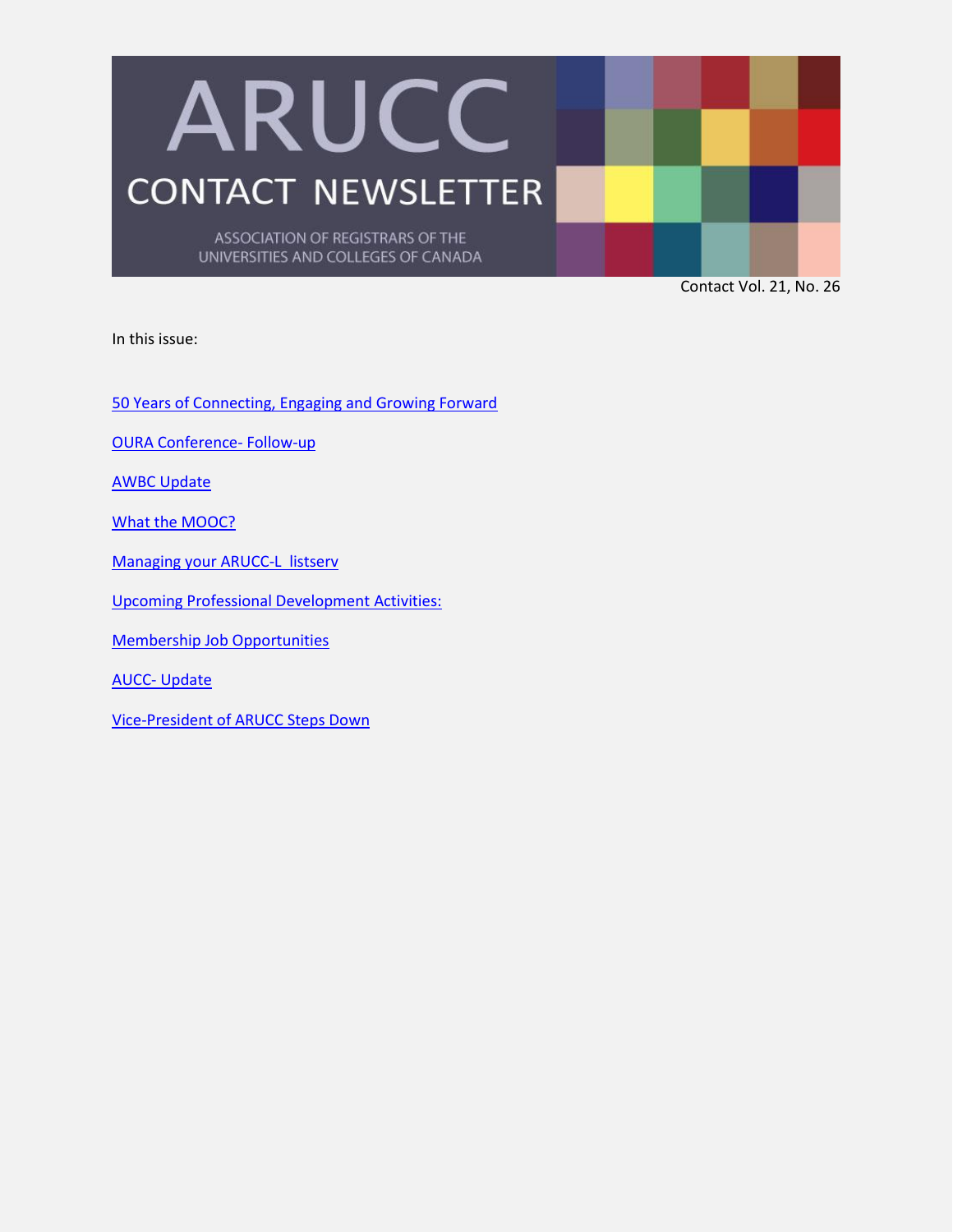## <span id="page-1-0"></span>**50 Years of Connecting, Engaging and Growing Forward**

Submitted by: Neil Marnoch President, WARUCC Registrar University of Manitoba

The Western Canadian Registers began formally meeting in 1963. The organization that resulted from this first meeting was first called the Western Canadian Association of Registrars of Institutions in Post-Secondary Education (WCARIPSE) and included members from both degree granting and non-degree granting institutions. When the national registrar's association also opened its membership to nondegree granting institutions in 1974 and became known as ARUCC, the western region changed its name to the Western Association of Registrars of the Universities and Colleges of Canada (WARUCC). Regardless of the name, the western registrars have been meeting on a biannual basis for the past 50 years. These meetings have served to provide opportunities to make a connection with individuals at other institutions, to share ideas, help solve problems together and to support the growth of the profession and, in turn, assist us as individuals to more effectively serve the needs of our institutions and our students.

WARUCC will celebrate 50 years of supporting registrars and related student service professionals and contributing to student success as we come together June 24 – 27, 2013 in Winnipeg, Manitoba. The theme of the 2013 WARUCC Biannual Meeting is *Connect – Engage – Grow Forward*. More information on the meeting can be found on our [conference](http://warucc.ca/Default.aspx?pageId=1458792)  [website.](http://warucc.ca/Default.aspx?pageId=1458792)

Meeting every two years has been a major part of our support of registrarial professionals. WARUCC also provides support in the form of the [J. David McLeod Assistantship Fund.](http://warucc.ca/Default.aspx?pageId=1454441) WARUCC Assistantships were created in 1991 to assist members undertaking professional development, research, education or other professional activities that will be of benefit to the registrarial profession. In 2009, the Assistantship was renamed in memory of J. David McLeod, a former President of WARUCC, in honour of his outstanding contributions made to the development of the profession in Western Canada.

**Thank you for supporting ARUCC!**

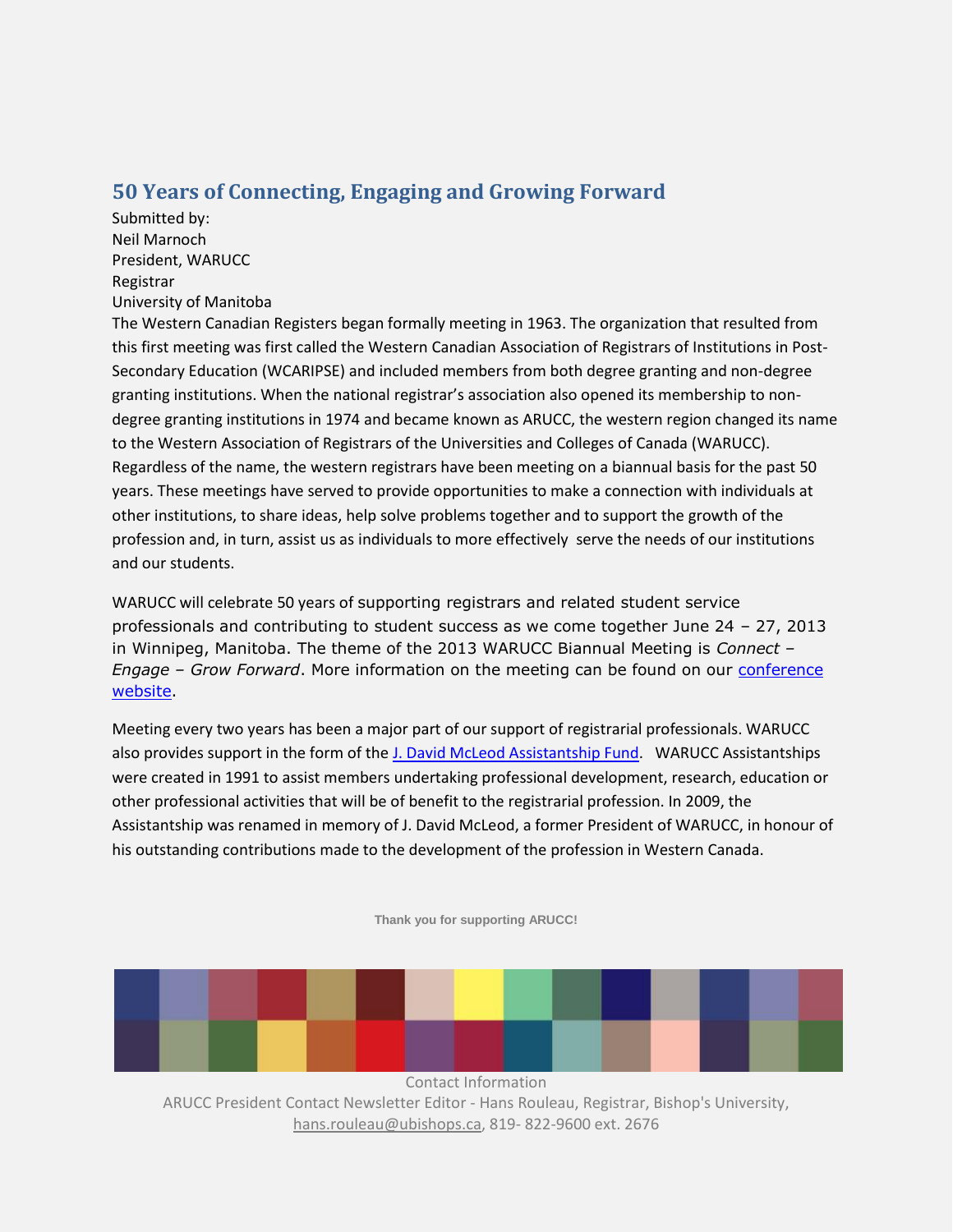The association has maintained a website, as well, for many years as way of connecting members and providing information about events. The website was recently re-launched with a new platform that provides enhanced services to members and the executive team using a software system called Wild Apricot.

Like similar organizations, WARUCC is a member driven organization that is developed and maintained by busy professionals who make contributions as an addition to their normal institutional duties. Wild Apricot offers a user friendly, easy to learn system that allows the executive members control over the website and to enhance services to members. Among its features, Wild Apricot is a Membership Management system that allows individuals to request membership, create and update profiles and takes a load of work off the association's executive in maintaining the member database, generating invoices, and processing renewals. Using this system we are able to set up credit card payments for member renewals and conference registrations - a convenient feature for members and executive alike.

One concern frequently voiced about the former website was the visibility of the membership and contact information. In an effort to help members easily connect with each other, the directory was publicly accessible. But this set up also made it easy for those not associated with WARUCC to spam the membership. The member directory is now available securely only to fellow WARUCC members. Members simply have to log in to the secure site to locate other members by name, title, institution, province, etc.

While in the past members were able to send messages to the membership through a listserv, the new site includes email tracking features commonly found in customer relationship management systems. Approved senders can track email messages to determine how many people - and who - received and opened it and how many recipients clicked on any links that were included. The membership can easily be segmented as well for targeted messages – such as to all the members of a province or an email just to the lead members of each institution. It is easy to build a group around specific functions – such as the executive, a working or interest group and use the email features to send messages within the groups.

**Thank you for supporting ARUCC!** The site also includes event management features. The WARUCC Biannual meeting is hosted by a different province each year. Every host planning committee has had to re-invent the wheel each time by building a conference website and developing an online registration facility – rarely enabling self-

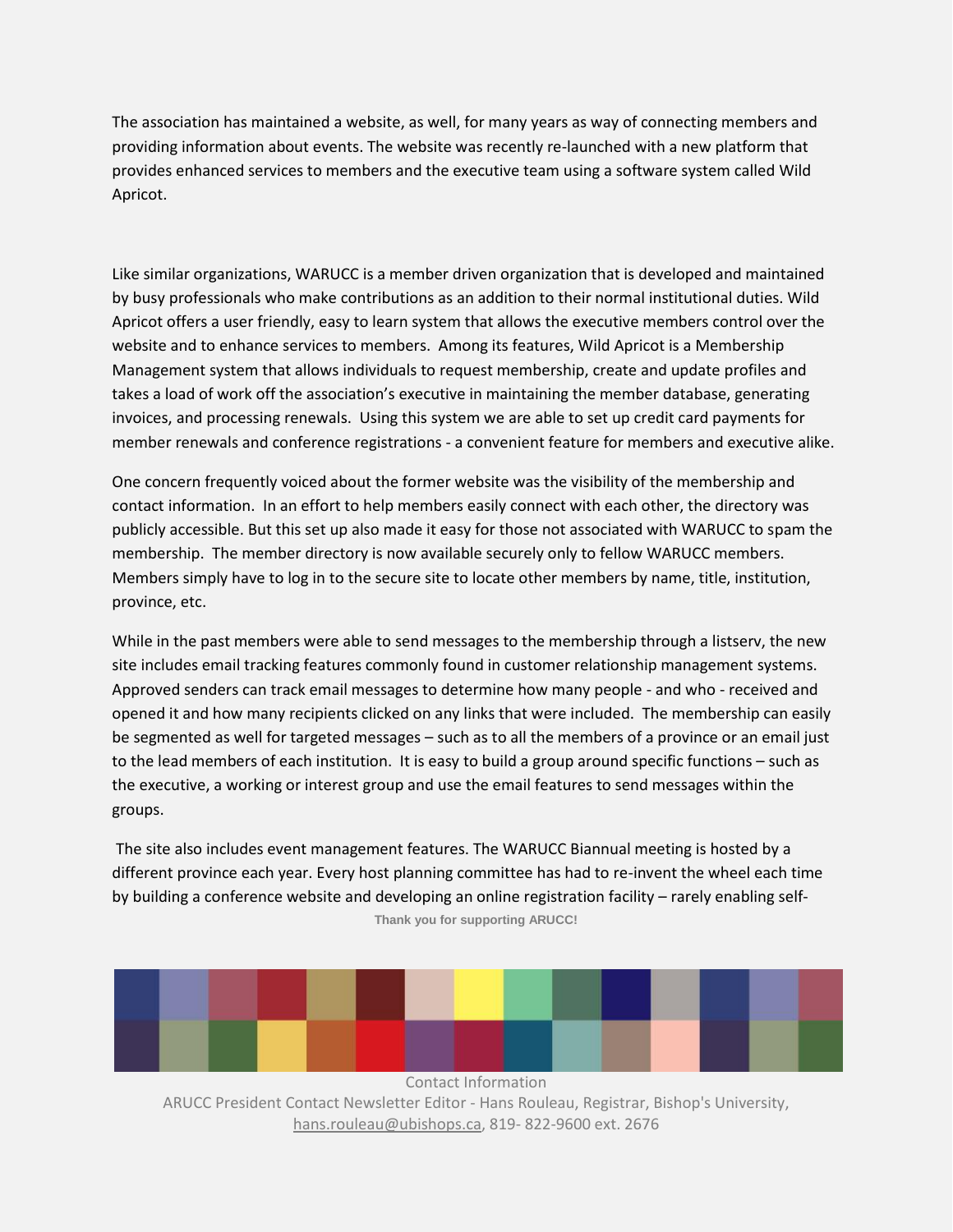serve registration and accepting credit card payment. The Wild Apricot based site provides these features and integrates the conference site within the WARUCC website.

Our biannual meetings have provided opportunities to connect and engage every two years, but how does engagement in between meetings occur? The WARUCC Executive is currently exploring the possibility of using the blog and forum features embedded in the new website to further enhance engagement of its members with each other.

We are very excited by the functions and possibilities offered by the new website. If you haven't already done so, check out the site at [warucc.ca.](http://warucc.ca/) Members who have not logged in yet can do so by entering your email and clicking on Forgot Password. This will allow you to set up a password and access the secure features of the website. Western Canadian professionals who are not yet members can become a member by clicking on the Join Us link and following the instructions. Others may just want to navigate the site to discover more about the association and what the site has to offer.

## <span id="page-3-0"></span>**OURA Conference- Follow-up**

Submitted by: Effie Gatsinos OURA Past President Assistant Registrar, Student Recruitment University of Guelph

This year's Ontario University Registrars' Association (OURA) conference, *Collaborating for Success,* exceeded all expectations for the record-number of registrarial colleagues who attended! Held over four days in February at the Marriott Gateway on the Falls, the conference program provided both personal and professional development opportunities in the form of six streams of engaging, informative sessions and a series of dynamic and memorable plenary speakers, including Craig Kielburger, Dr. Marc Wilchesky, Brian Beamish, and Dr. Greg Wells. The OURA conference also afforded the chance to network with colleagues and sponsors, and to recognize the outstanding accomplishments of Western University, through the Innovation Award, and Keith Alnwick, recipient of the 2013 OURA Award of Achievement.

**Thank you for supporting ARUCC!**

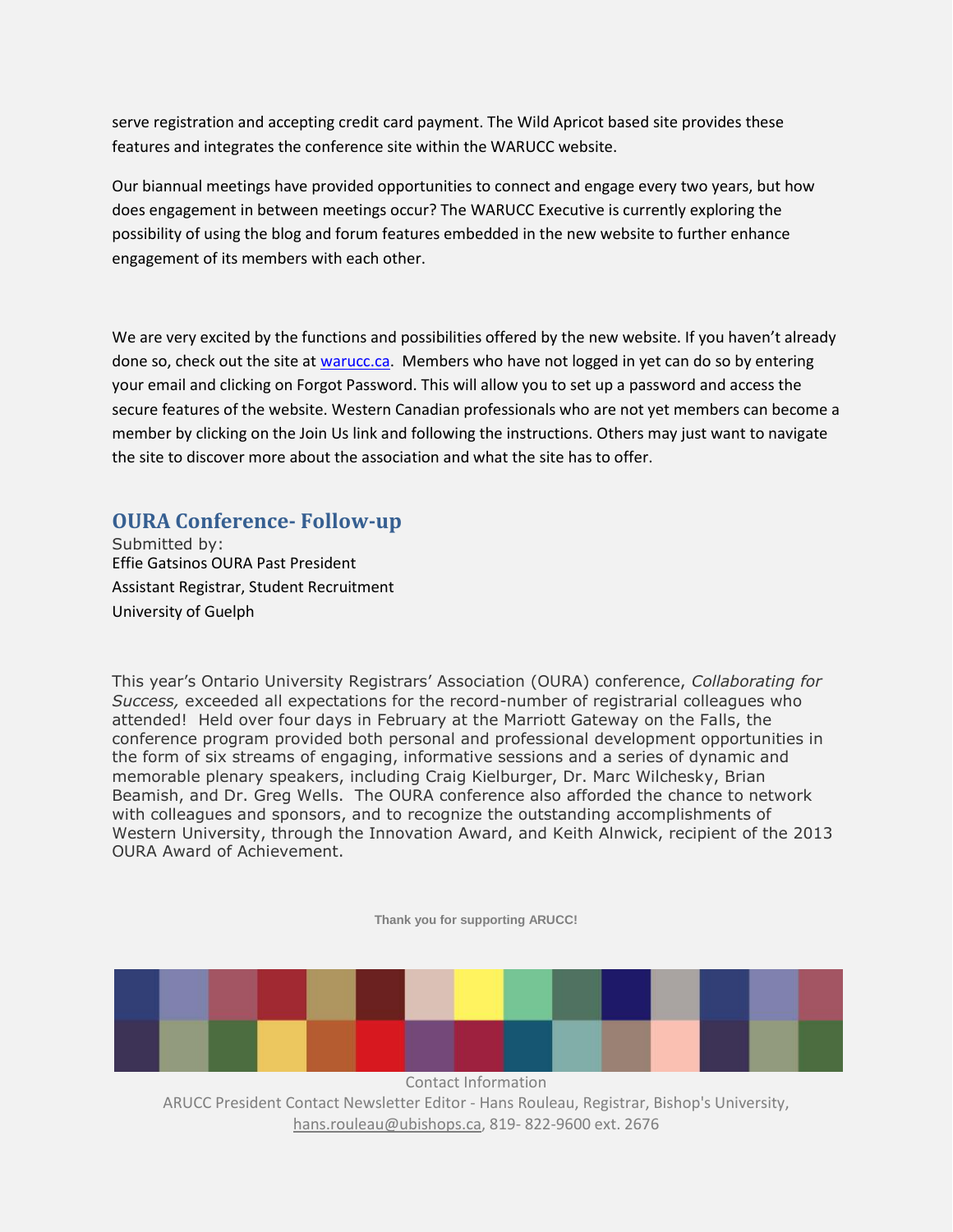# <span id="page-4-0"></span>**AWBC – Update**

Submitted by:

Steven Davis

Professor Emeritus of Philosophy at Simon Fraser University and Carleton University and Adjunct Professor of Philosophy at McGill University and the Université du Montréal.

It has been a busy year for Academics without Borders Canada (AWBC). To give you a sense of the work that we have been doing I want to highlight three of our projects at the University of Cape Coast, Aga Khan University, and Addis Ababa University.

#### **Doctoral Programme at the University of Cape Coast in Ghana**

We are assisting the Department of Computer Science and Information Technology (DCSIT) at the University of Cape Coast (UCC) in Ghana to mount a graduate programme. Ghana does not have a graduate programme in computer science and information technology, both of which are necessary for a modern economy. As a result, young Ghanaians leave the country to do graduate work. Most do not come back. We are working with the DCSIT to upgrade the academics qualifications of the faculty in the Department *in situ*. If enough of the faculty members obtain doctorates, UCC will permit the Department to mount a graduate programme. Last year, we sent three computer scientists, Berti-Équille, Jorg Liebeherr, and Andrew Frank, to UCC to offer graduate level courses for the DCSIT faculty members as part of programme to upgrade their academic qualifications.

#### **Masters of Reproductive Health in Nursing at Addis Ababa University in Ethiopia**

We are continuing our work at Addis Ababa University (AAU) in Ethiopia in nursing. Ethiopia has among the worst health outcomes for women in the world. For every 100,000 births, 720 Ethiopian women die; in Canada it is 7. The work that our volunteer, Amy Bender, is doing aims to change these horrendous outcomes. She is working with her colleagues at AAU to set up a Master's programme in nursing in reproductive health.

#### **Upgrading Nursing Education at Aga Khan University East Africa in Kenya, Tanzania, & Uganda**



**Thank you for supporting ARUCC!**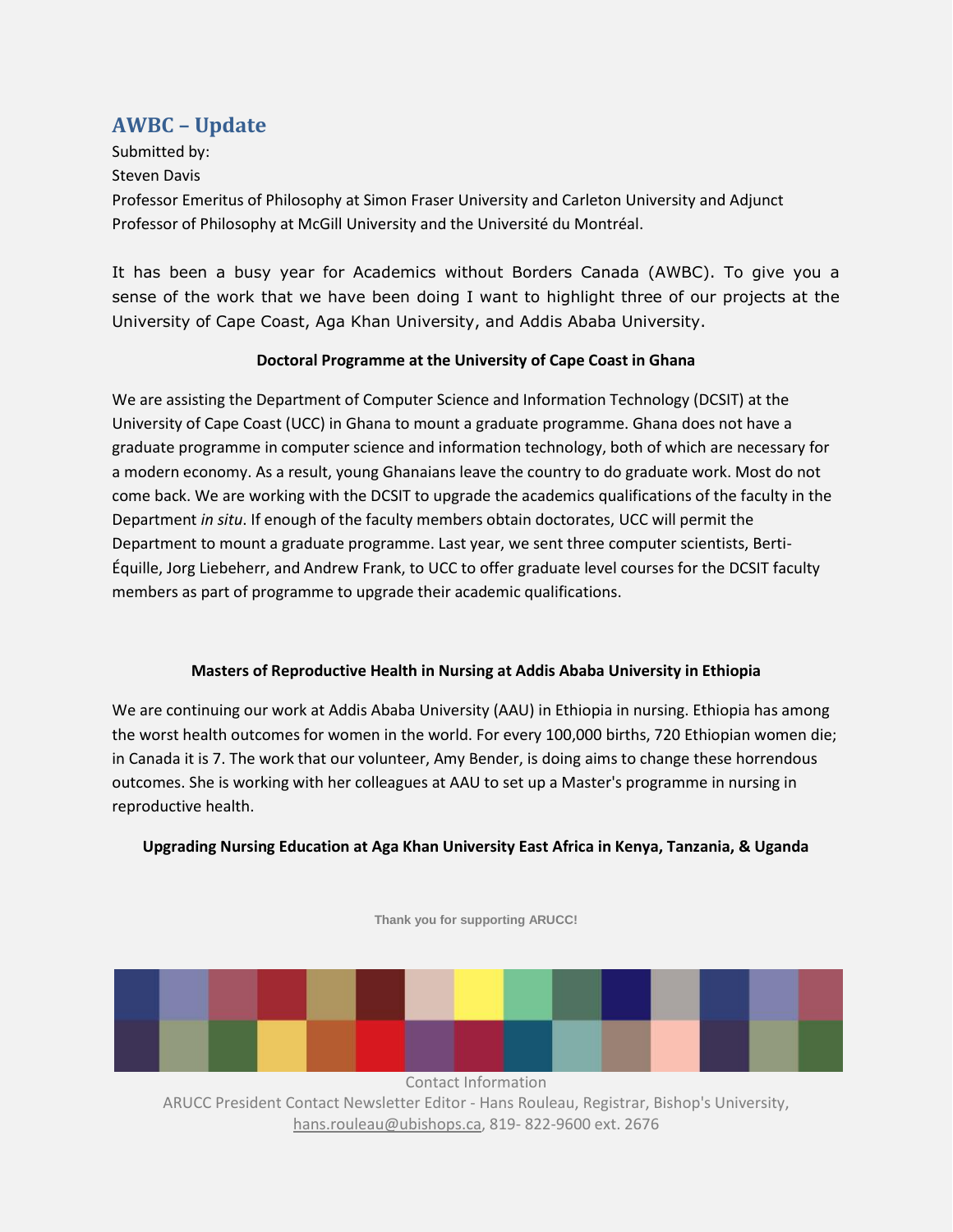Lastly, we have a project to enhance the quality of nursing education at the Aga Khan University (AKU) School of Nursing, East Africa. The project is to upgrade nursing education working at AKU's campuses in Uganda, Kenya and Tanzania, where there is a large deficit in the numbers of nurses to meet the health needs of this region. The AWBC initiative involved sending three volunteers to AKU to strength the teaching capacity of nursing faculty in all three campuses. Lessons learned and the faculty development modules that were created will be shared across AKU, both in East Africa and with AKU's other campuses, as well as with other nursing schools in the region.

#### **More about AWBC**

These are just some of the projects that we have done recently. We have also done five other projects, four in Liberia and one in Rwanda. We are also developing our capacity to make a greater impact on the universities at which we work. We are focussing on a selected group of universities and have assigned staff members as Institutional Managers (IM) to these universities. Over the course of the next several years the IMs will visit their focus institutions to build relationships with their colleagues and to assess the projects that we have done with these institutions.

If you have any questions about AWBC's mission, please contact me, Steven Davis, at [sdavis@awbc](mailto:sdavis@awbc-usfc.org)[usfc.org.](mailto:sdavis@awbc-usfc.org) For further information, please look at our website at [www.awbc-usfc.org.](http://www.awbc-usfc.org/)

**Thank you for supporting ARUCC!**



hans.rouleau@ubishops.ca, 819- 822-9600 ext. 2676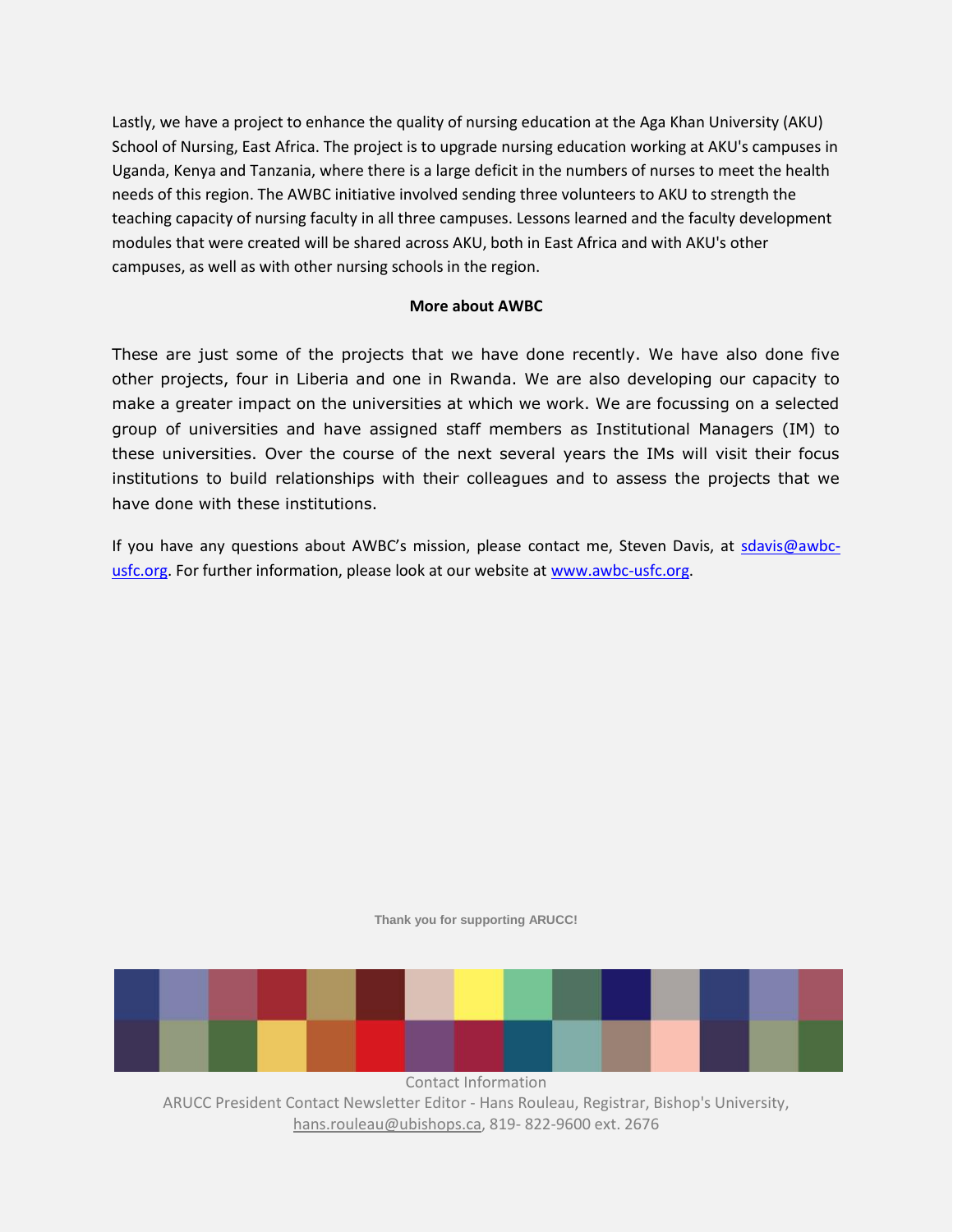## <span id="page-6-0"></span>**What the MOOC?**

Submitted by: Angelique Saweczko Director, Enrolment Services University of Regina

Massive Open Online Courses, commonly referred to as MOOC's are a growing phenomenon in online learning. You cannot go a day without reading a journal, blog or newsfeed without mention of a new a new partnership, success of MOOCs or transformative nature of MOOCs on education delivery. The following is an overview of MOOCs and to highlight implications from a enrolment and academic service perspective.

MOOCs are massive open online courses that follow one of two pedagogical models cMOOCs or xMOOCs. Connectivist MOOC (referred to as cMOOC's) is the original model that focuses on connectivism, networking and informal learning. Content-based MOOCs (referred to as xMOOCs) focus on the transmission of information. cMOOCs tend to be smaller and more interactive, while xMOOCs are larger and more independent learning. xMOOCs are the more popular of the two models and can include quizzes or assignments. The first MOOC was offered in Canada at the University of Manitoba. The course was offered to 25 traditional undergraduate students and 2,300 students from the general public free of charge with the goal of promoting connectivism and connective knowledge (Daniel, 2012). MOOCs have grown significantly with some courses reaching over 100,000 registrants.

MOOCs are typically free, non-credit courses where anyone with internet access can register. They follow a lecture format and some may include assessments such as written assignments, quizzes and a final exam. Students may choose to actively engage in the course and complete assignments, while others may take a more passive role. Although non-credit, some courses provide a certificate of completion – provided by the instructor as opposed to the institution. One important aspect of the current MOOC structure is that it is offered at the course level, through a third party provider; therefore, student registration data is not captured in the student information systems and institutional policies and processes are not followed.

There appear to be three key themes associated with the interest in offering a MOOC. The first relates back to the original model that encourages connectivity. A second is the dissemination of knowledge. The third theme is to offer MOOCs for credit. Although all themes play a role in the post-secondary



hans.rouleau@ubishops.ca, 819- 822-9600 ext. 2676

**Thank you for supporting ARUCC!**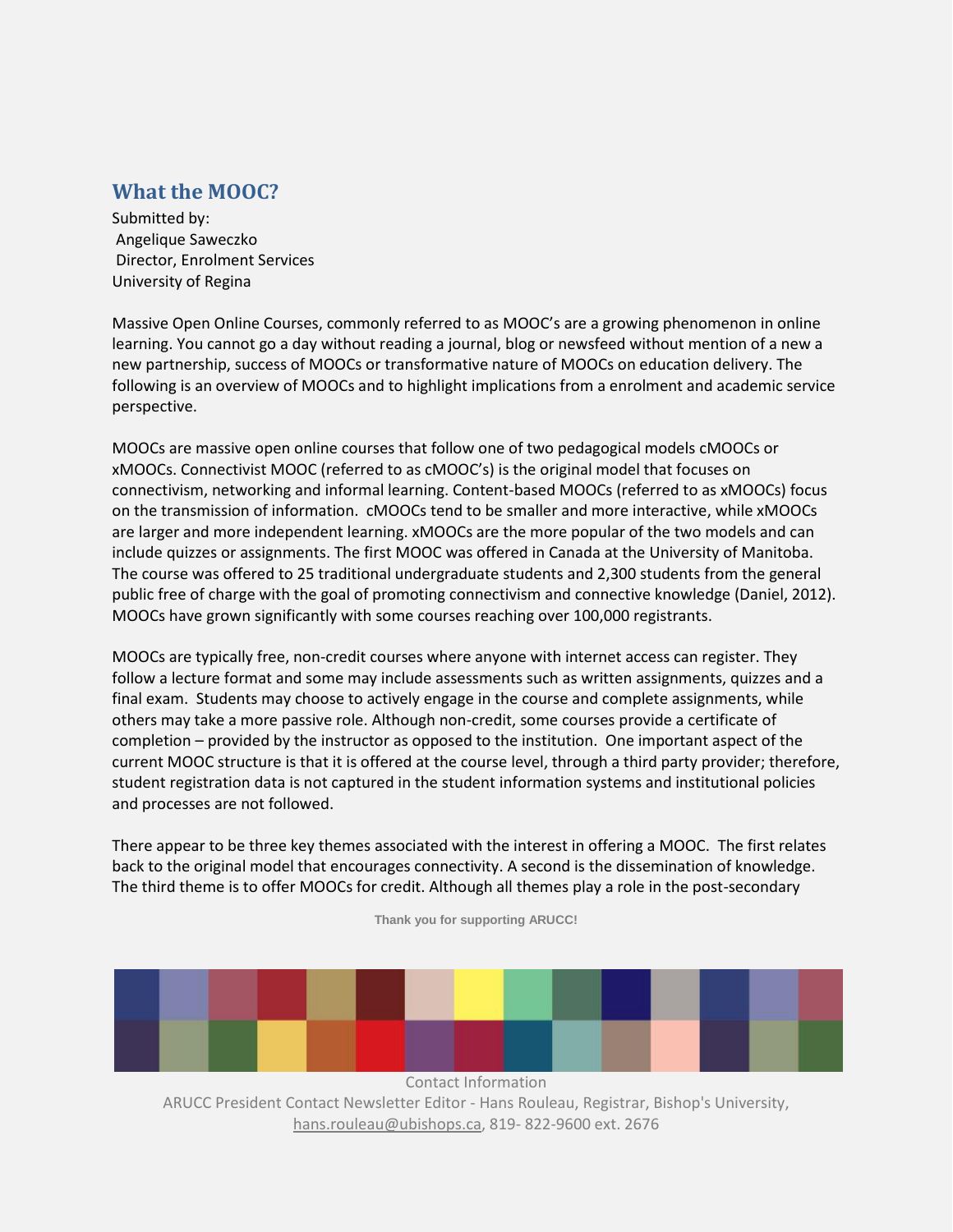experience, the third theme could have the greatest impact on enrolment and academic services. Would current policies and processes apply or is there a need to develop MOOC specifically policies and procedures? Some aspects to consider include the admission processes (collection of registration data) and policies (completion times, evaluation) , course capacity, fees, support services and retention rates. According to Clow (2013) many students sign up for MOOCs; however, only a small percentage complete the course. Clow uses the funnel of participation to explain the attrition rate from registration to completion; the funnel works on the same premise as a traditional enrolment funnel. The funnel of participation should be used with caution in relation to free MOOCs as it does not factor in a participants motivation for taking a MOOC or that some learners take a passive approach to the course.

One of the greatest issues with MOOCs is evaluation. Considering the potential volume of students, instructors have to consider the type of evaluation that would work best from a pedagogical perspective and to monitor for plagiarism and cheating on such a large scale. Current practises of peer review have resulted in increased plagiarism in xMOOCs and do not necessarily measure a student's success in the course (AACRAO, 2013a; Daniel, 2012).

In light of the challenges and considerations, the idea of MOOCs for credit should not be dismissed. MOOCs are an opportunity to explore new ways of teaching and learning and to identify new cohorts of students. The 'how' is part of the discover process that will depend in each institutions approach, desired outcomes and institutional philosophies toward teaching and learning.

#### **References:**

Pappano, L. (2012). *The Year of the MOOC*, The New York Times.

AACRAO Connect*, MOOCs and traditional higher ed: Enemies or allies?* February 19, 2013a. Retrieved March 18, 2013 from http://www.aacrao.org

AACRAO Connect*, Major MOOC Provider to Grant Credentials for a Fee*. February 19, 2013b. Retrieved March 18, 2013 from http://www.aacrao.org

Daniel, J., (2012). *Making Sense of MOOCs: Musings in a Maze of Myth, Paradox and Possibility*. Journal of Interactive Media in Education

Yuan, L., & Powell, S., (2013). *MOOCs and Open Education: Implications for Higher Education*. Retrieved March 21, 2013 from www.publications.cetis.ac.uk/2013/667

Clow, D., (2013). *MOOCs and the Funnel of Participation*. The Open University, retrieved March 21, 2013 from oro.open.ac.uk/36657/DougClow-LAK13-revosed-submitted.pdf

**Thank you for supporting ARUCC!**



Contact Information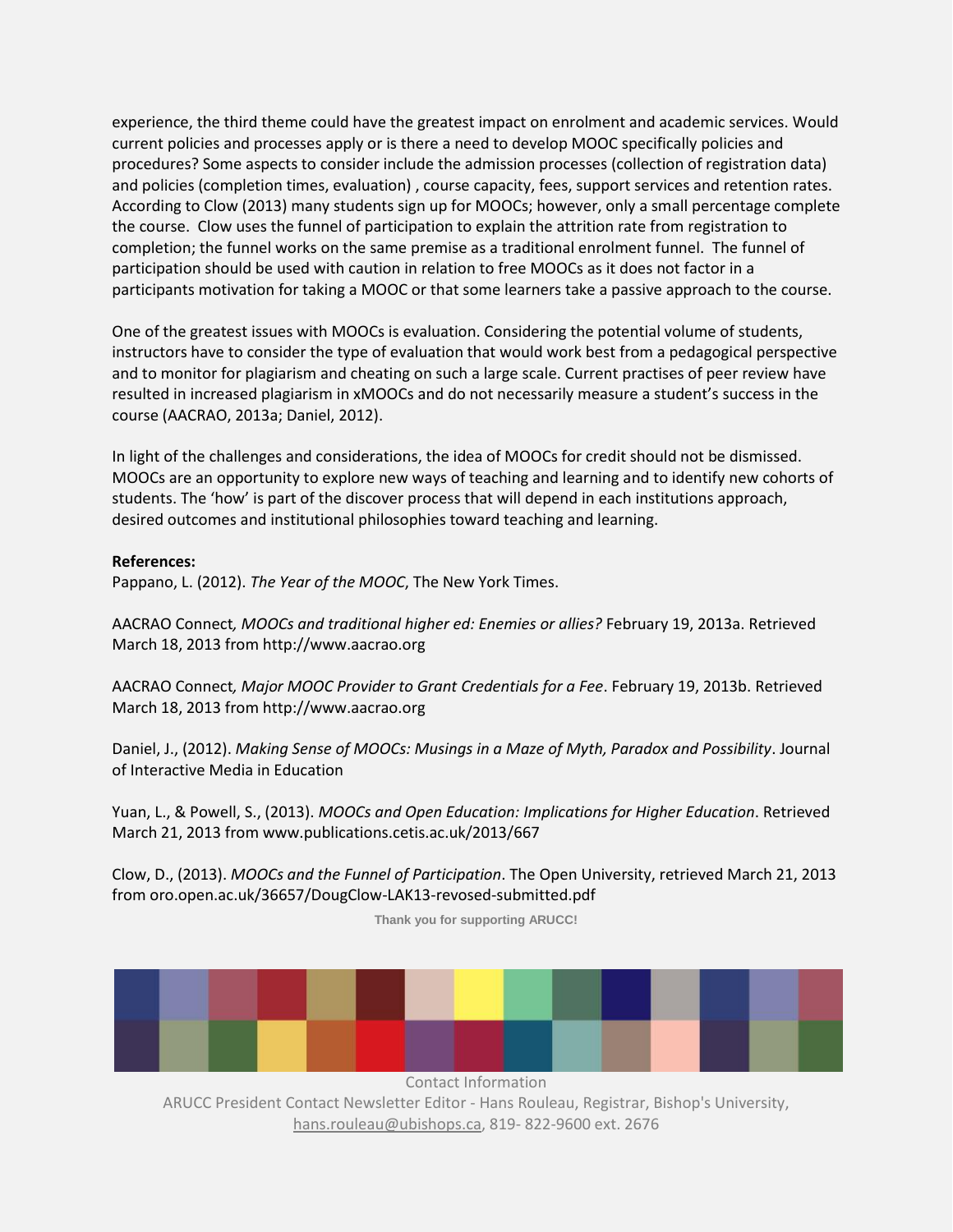## <span id="page-8-0"></span>**Managing your ARUCC-L listserv**

A few helpful tips to manage your ARUCC –L listerv:

#### **Need to make changes:**

If you have changed institutions, you can update your email address when you log in at [http://mail.arucc.ca/mailman/options/arucc-l\\_arucc.ca](http://mail.arucc.ca/mailman/options/arucc-l_arucc.ca) When you log in, you can also change your password, unsubscribe, update your name, email format, frequency etc...

#### **Unsubscribe**

If you no longer wish to receive ARUCC-L emails you don't need to log in. You can unsubscribe from the listserv here:

[http://mail.arucc.ca/mailman/options/arucc-l\\_arucc.ca](http://mail.arucc.ca/mailman/options/arucc-l_arucc.ca)

Type in your email address and then click on the unsubscribe button.

#### **Forgot your password?**

Enter your email address and click on the "Remind" button located in password reminder section.

# <span id="page-8-1"></span>**Upcoming Professional Development Activities:**

2013 WARUCC Conference Connect \* Engage \* Grow Forward June 24-27, 2013 <http://www.warucc.ca/Default.aspx?pageId=1458792>

Click [here](http://webinar.aacrao.org/) to learn more about ACCRAO's webinars:

[ACCRAO On-line Courses:](http://www.aacrao.org/Professional-Development/online-courses/OnlineCourseCalendar.aspx#.Ua4DK9i8CSo)

June 29 REGISTRAR 101

# July 22 - August 17 ADMISSIONS COUNSELOR/RECRUITER 101

**Thank you for supporting ARUCC!**



Contact Information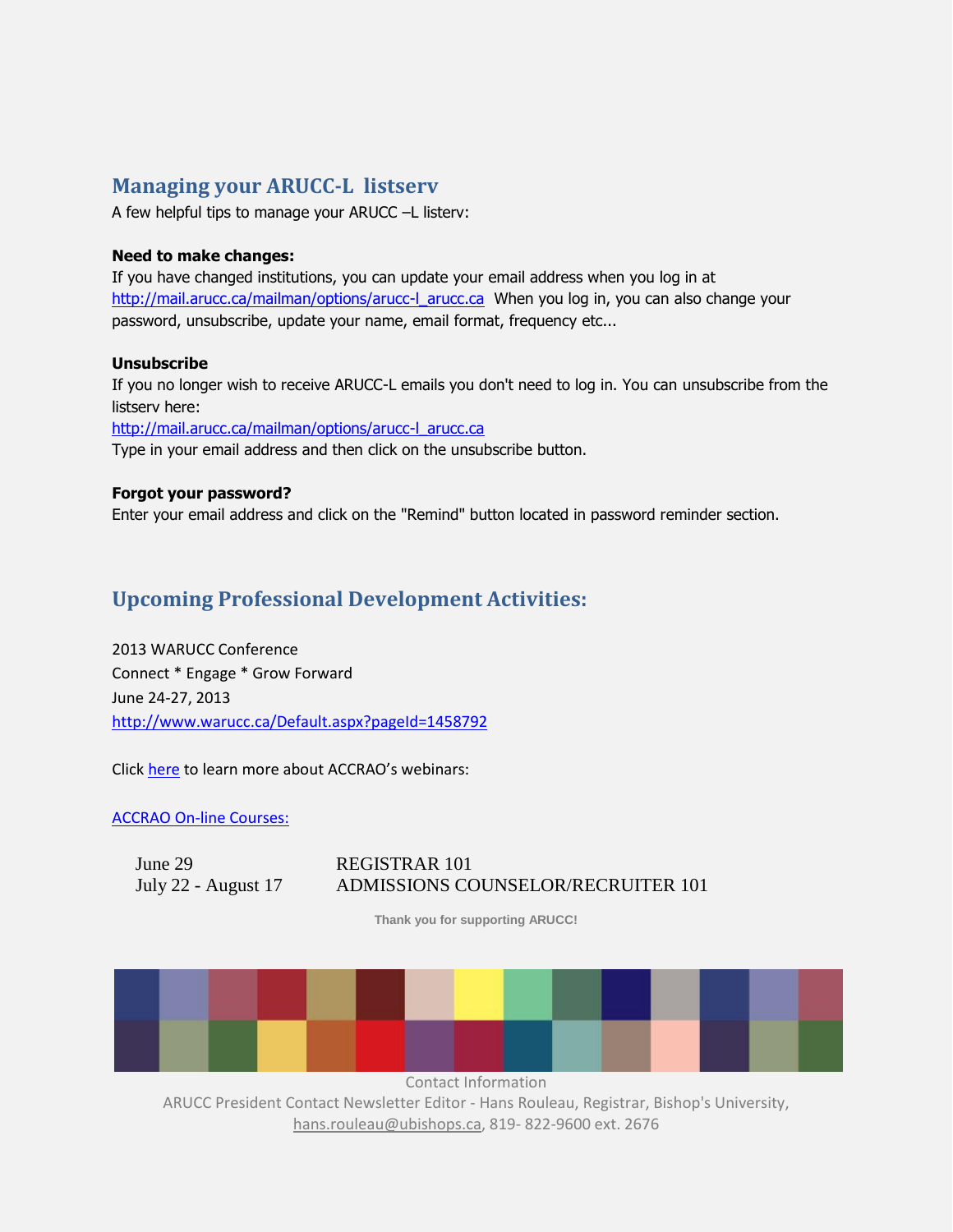September 7 - October 5 ESSENTIALS OF SEM October 7 - November 2 REGISTRAR 101

[CBIE -Annual Conference](http://www.cbie-bcei.ca/events/2013-annual-conference/)

*Education for a Better World: Our Global Social Responsibility.* November 17-20, 2013

#### [ACCRAO Technology Conference](http://www.aacrao.org/images/email/2013-AACRAO-Tech-Reg-Bro-4.pdf)

Integrating Technology and Student Success on Campus July 14-16, 2103 Tucson, AZ

### <span id="page-9-0"></span>**Membership Job Opportunities**

Members are encouraged to visit our "employment opportunities" tab on the ARUCC website for job posting across the country.

For more information on how to advertise an upcoming employment opportunity within your institution on the ARUCC website please visit: [http://www.arucc.ca/advertising.](http://www.arucc.ca/advertising)

## <span id="page-9-1"></span>**AUCC- Update**

<span id="page-9-2"></span>To read more on the Association of Universities and Colleges of Canada (AUCC) click [here.](http://www.arucc.com/documents/AUCCupdateMarch2013.pdf)

**Thank you for supporting ARUCC!**